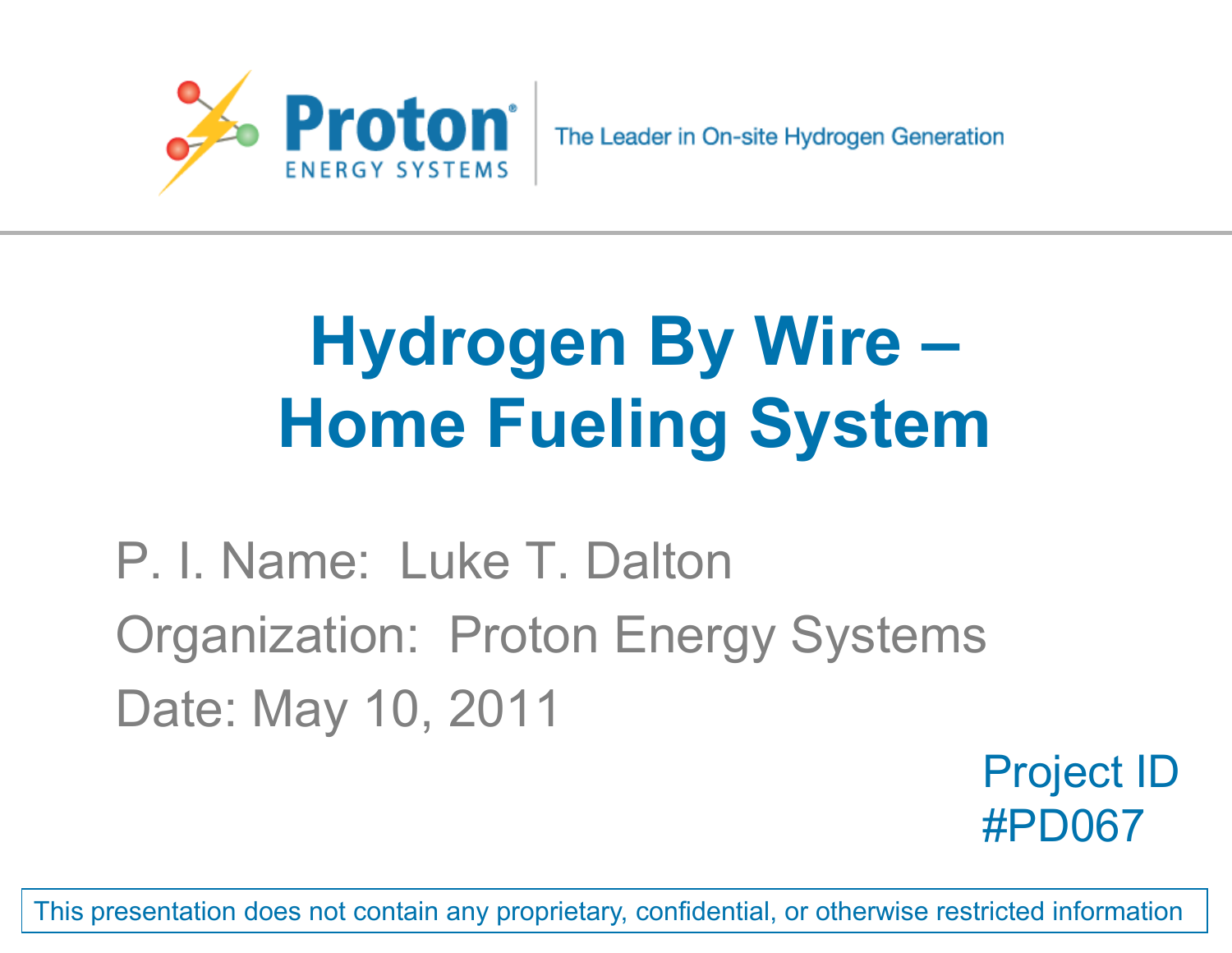# **Overview**

- Project Start: 22 Sep 2010
- Project End: 22 Sep 2012
- Percent complete: 40%

#### **Timeline Barriers**

- Barriers addressed G: Capital Cost
	- H: System Efficiency

| Table 3.1.4. Technical Targets: Distributed Water Electrolysis Hydrogen Production <sup>a, b, c</sup> |                             |                       |                             |                |                |  |  |
|-------------------------------------------------------------------------------------------------------|-----------------------------|-----------------------|-----------------------------|----------------|----------------|--|--|
| Characteristics                                                                                       | Units                       | 2003<br><b>Status</b> | 2006<br>Status <sup>c</sup> | 2012<br>Target | 2017<br>Target |  |  |
| <b>Hydrogen Cost</b>                                                                                  | $\frac{6}{9}$ gge           | 5.15                  | 4.80                        | 3.70           | < 3.00         |  |  |
| Electrolyzer Capital Cost <sup>d</sup>                                                                | $\frac{\log x}{2}$<br>\$/kW | N/A<br>N/A            | 1.20<br>665                 | 0.70<br>400    | 0.30<br>125    |  |  |
| Electrolyzer Energy Efficiency <sup>+</sup>                                                           | % (LHV)                     | N/A                   | 62                          | 69             | 74             |  |  |

#### **Budget**

- Total project funding – DOE share: \$1,000,000
- Funding for FY11
	- DOE share: \$500,000

#### **Partners**

• Industry component suppliers

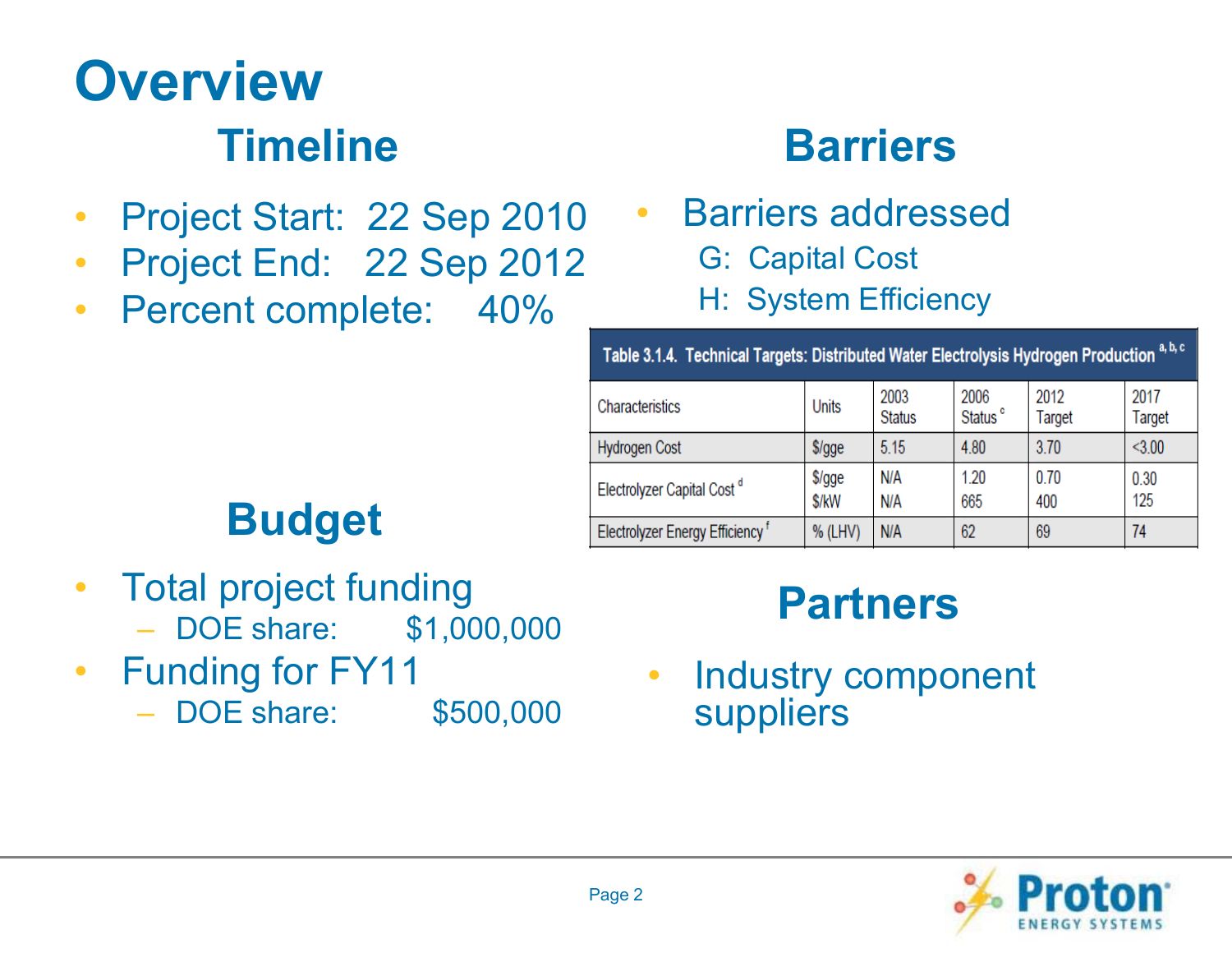### **Relevance Hydrogen Fueling Pathways**

- Continuum of options
	- Large, centralized plants
		- Requires transportation or distribution of fuel
	- Neighborhood fueling stations
		- Compatible with medium-to-large scale PEM Electrolysis
		- Generates fuel closer to end-user
		- Can be renewable
	- Home-based fueling
		- Compatible with small scale PEM Electrolysis
		- Generates fuel in the end-user's garage
		- Can be renewable
- Each generation scale will have its place

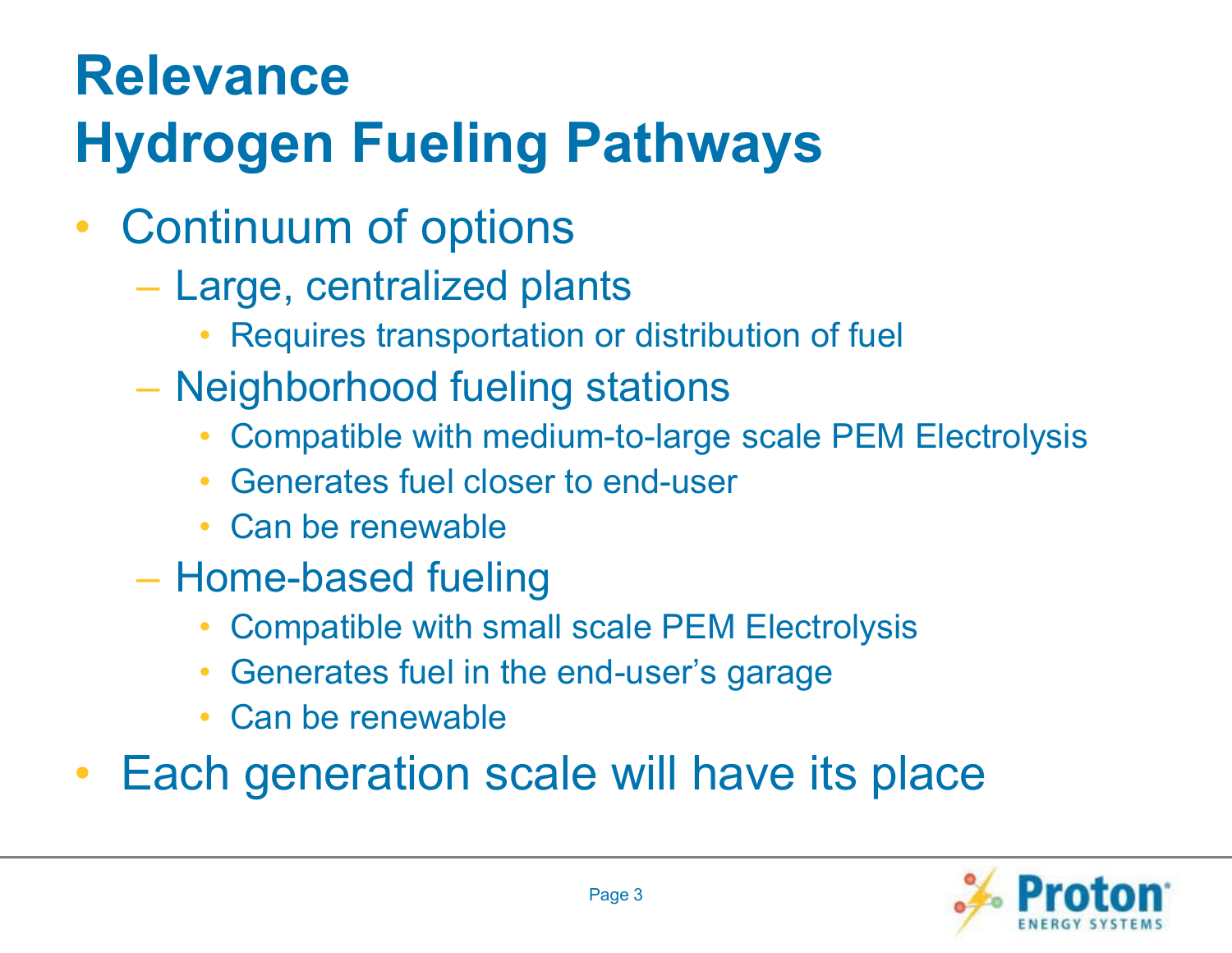#### **Relevance Fueling Infrastructure Challenges**



• Pace with parallel ramp-up of related vehicles

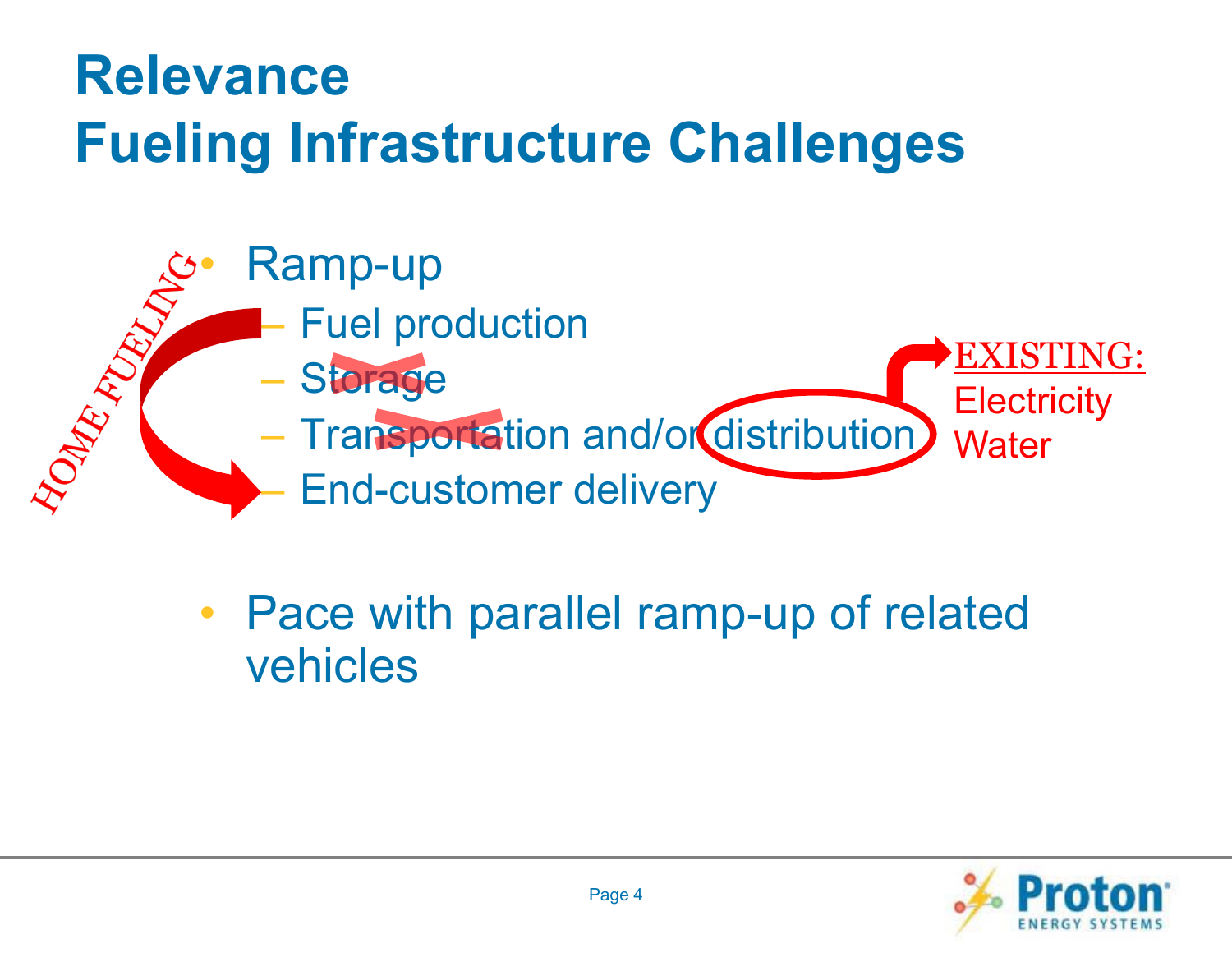### **Relevance Advantages of Hydrogen Home Fueling**

| <b>Vehicle Type</b>                               | <b>Range (Miles)</b> | <b>Empty to Full Refueling /</b><br><b>Charging Time (Hours)</b> |
|---------------------------------------------------|----------------------|------------------------------------------------------------------|
| <b>Plug-in Hybrid Electric (PHEV)</b>             | 40                   | 4 to 6 $(Q(110V))$                                               |
| <b>Battery Electric Vehicle (BEV)</b>             | 100                  | 8 to 16 $(@$ 110V)                                               |
| <b>Compressed Natural Gas (CNG)</b>               | 200-300              | $*$ 8 to 16 (potential $\leq$ 6h)                                |
| <b>Fuel Cell Hybrid Electric Vehicle</b><br>(FCV) | 300                  | * 1 to 6 (Targets of study)                                      |

**Comparison of Residential Fueling Charge Time and Vehicle Range (J. Schneider et. al, NHA 2009)**

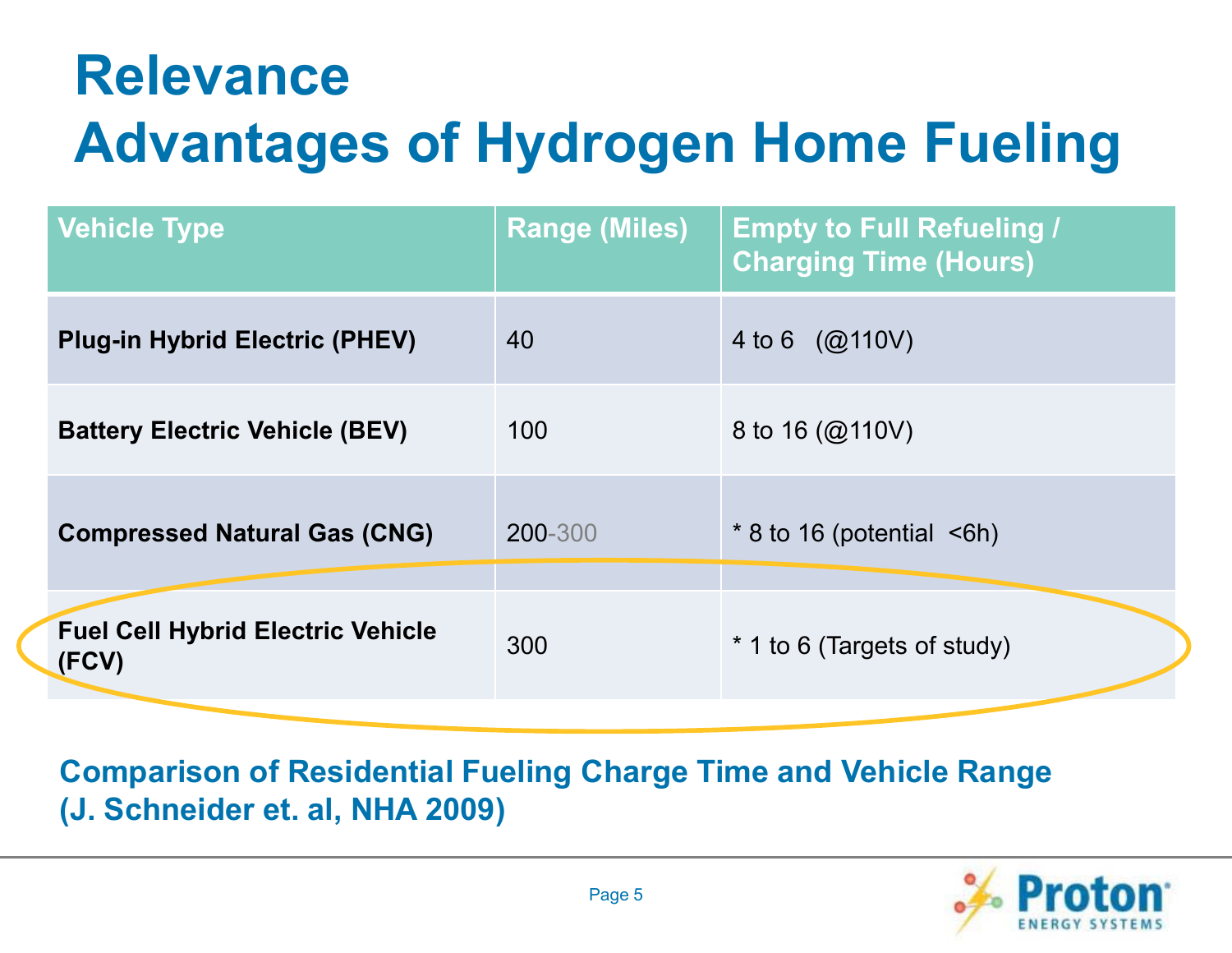#### **Relevance Project Objectives**

- Develop enabling technologies
	- 350-bar differential pressure electrolysis
		- Cell stack
			- Overboard seal
			- Cross-cell seal, membrane support
		- Fueling system
- Demonstrate prototype operation
	- 350-bar hydrogen generation
	- Fueling capability

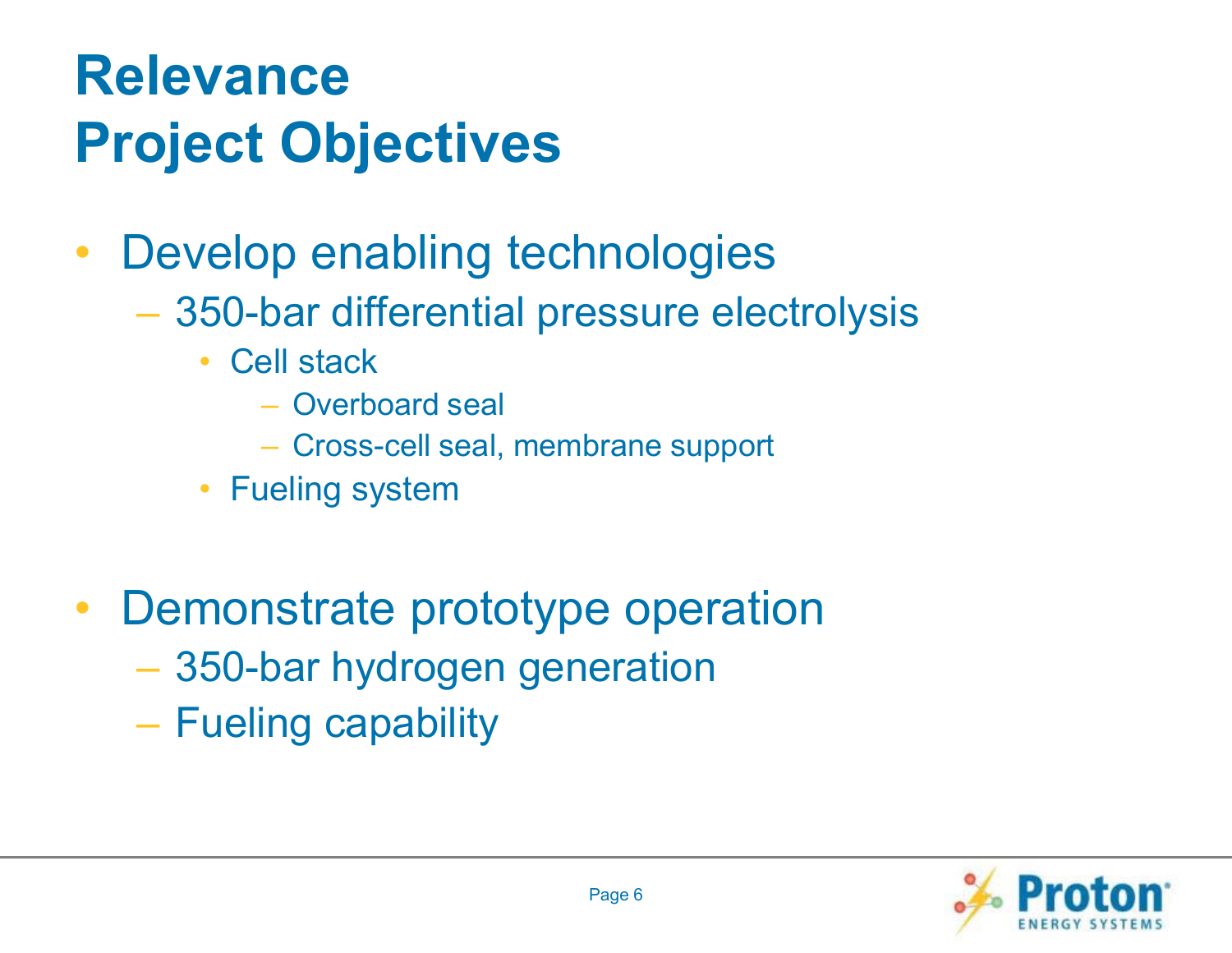### **Approach Task Breakdown**

- Task 1: Prototype System Design/Fabrication
	- System and key component design
	- Safety analysis
	- Procurement, fabrication, and acceptance testing
- Task 2: Prototype Stack Design
	- Requirements definition
	- Cell hardware design
	- Stack embodiment hardware design
- Task 3: Prototype Component Verification
	- Cell and stack component verification
- Task 4: Prototype System Testing
	- Stack fabrication and assembly
	- Integrated stack/system testing

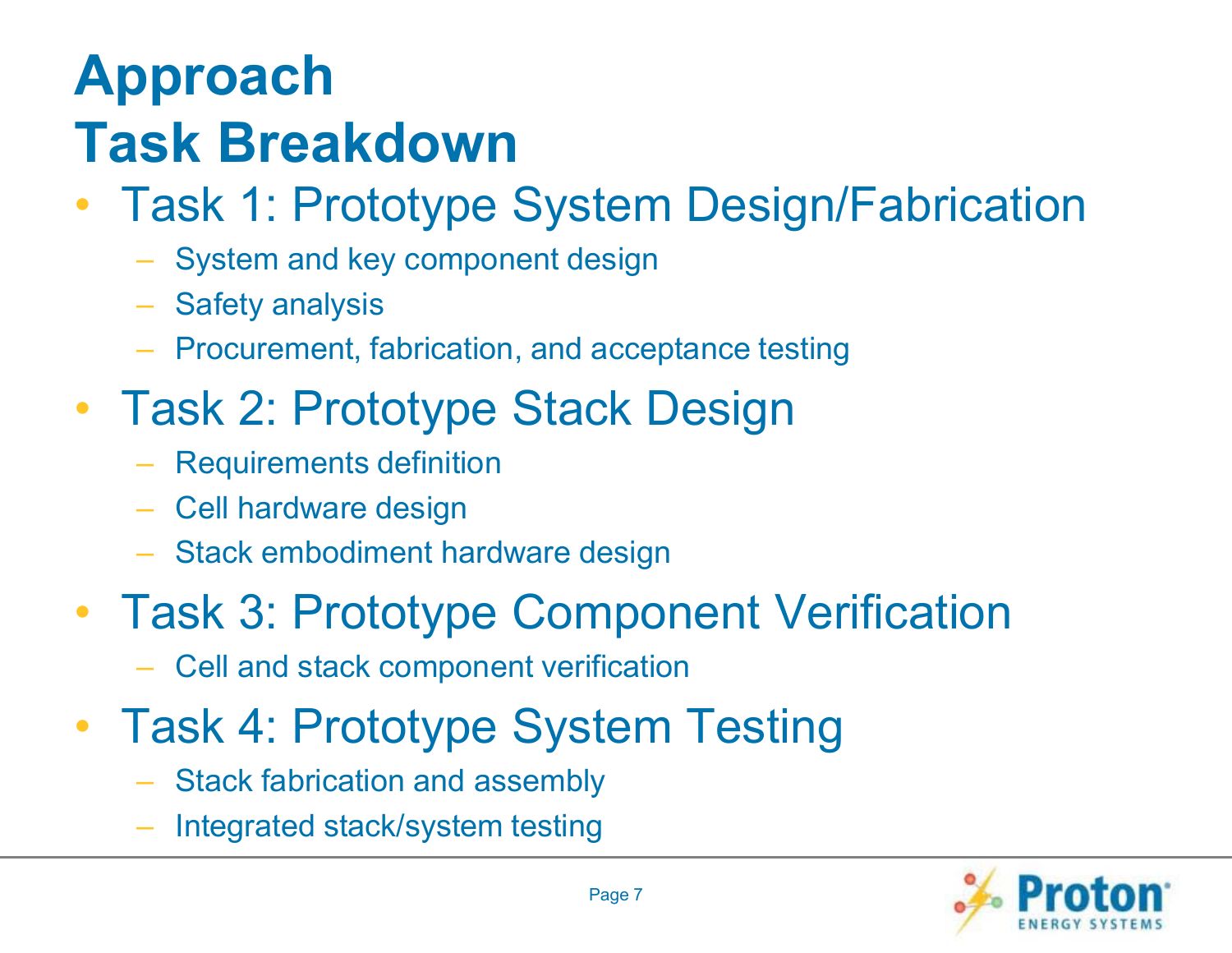### **Technical Accomplishments**

| Task | <b>Task Description</b>                         | <b>Progress Notes</b>                                                                                                                                                                          | <b>Completion</b> |
|------|-------------------------------------------------|------------------------------------------------------------------------------------------------------------------------------------------------------------------------------------------------|-------------------|
| 1.0  | <b>System</b><br>Design /<br><b>Fabrication</b> | • Completed concept and prototype design.<br>• Completed system hazard analysis.<br>• Completed hydrogen phase separator<br>design and analysis.<br>· Identified and tabulated key components. | 40%               |
| 2.0  | <b>Stack Design</b>                             | • Completed sub-scale pressure testing.<br>• Completed concept design of cell and<br>stack components.<br>• Completed procurement of initial test<br>articles.                                 | 60%               |
| 3.0  | <b>Component</b><br><b>Verification</b>         | • Pending completion of Tasks 1-2.                                                                                                                                                             | $0\%$             |
| 4.0  | <b>Integrated</b><br><b>Testing</b>             | <b>Pending completion of Tasks 1-3.</b>                                                                                                                                                        | $0\%$             |

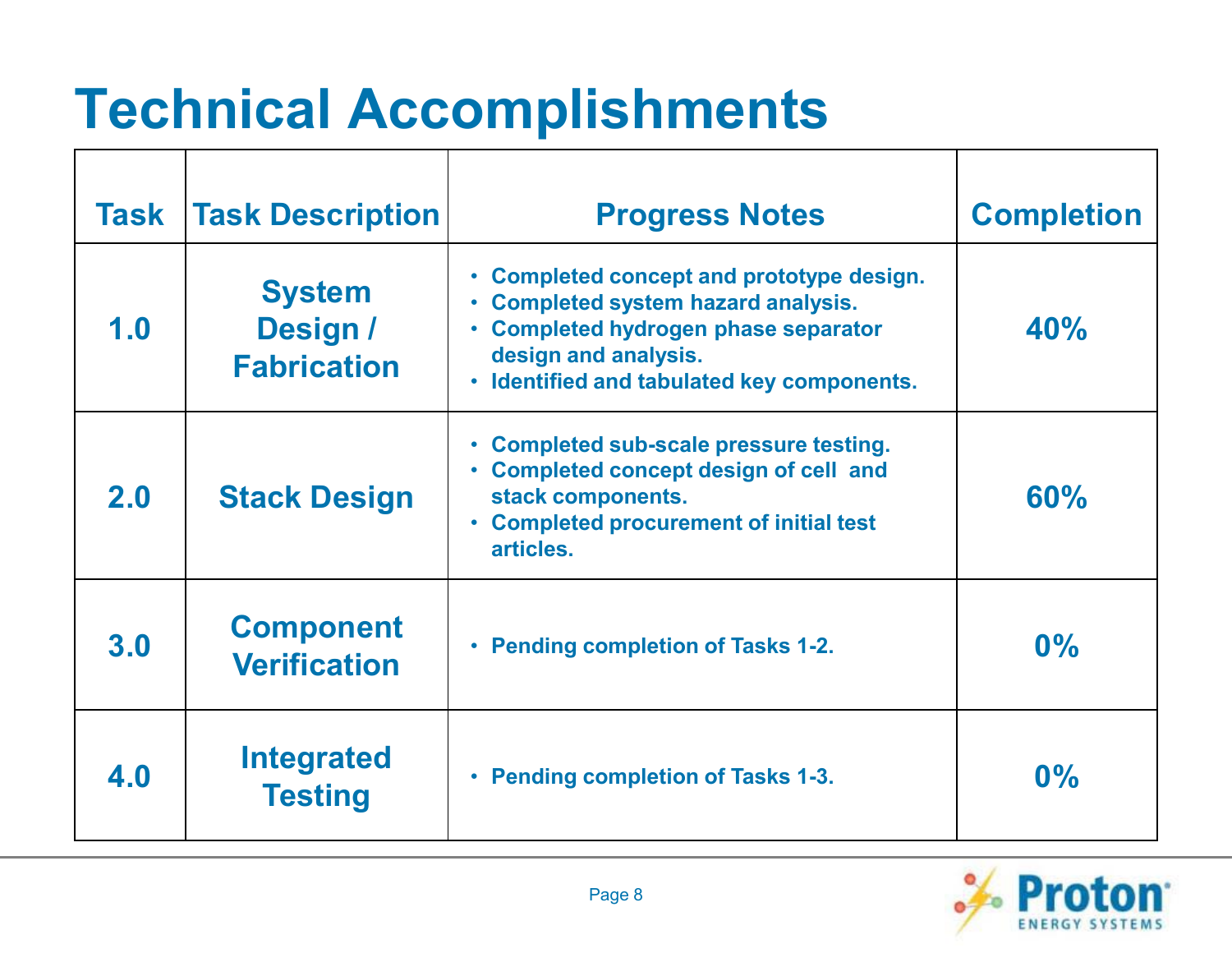#### **Technical Accomplishments Task 1.0: System Design/Fabrication** • Requirements definition for prototype

|  | $\sim$<br><b>Service</b><br>$x = x + c$ | $2 - 2 - 2 - 2$ |  |
|--|-----------------------------------------|-----------------|--|
|  |                                         |                 |  |
|  |                                         |                 |  |
|  |                                         |                 |  |

Brokers' Magazinesian Resistant | Michigan Way & To Mrs

| 4,000,000              |  |                 |  |
|------------------------|--|-----------------|--|
|                        |  |                 |  |
|                        |  |                 |  |
|                        |  |                 |  |
|                        |  |                 |  |
|                        |  |                 |  |
|                        |  | <b>T. Books</b> |  |
|                        |  |                 |  |
|                        |  |                 |  |
|                        |  |                 |  |
|                        |  |                 |  |
|                        |  |                 |  |
|                        |  |                 |  |
|                        |  |                 |  |
|                        |  |                 |  |
|                        |  |                 |  |
|                        |  |                 |  |
|                        |  |                 |  |
|                        |  |                 |  |
|                        |  |                 |  |
|                        |  |                 |  |
|                        |  |                 |  |
|                        |  |                 |  |
|                        |  |                 |  |
|                        |  |                 |  |
|                        |  |                 |  |
|                        |  |                 |  |
| 27848<br><b>CARD C</b> |  |                 |  |
| <b>MAX SAVER</b>       |  |                 |  |
|                        |  |                 |  |

| Listen.<br>$\overline{\mathcal{E}}$ is denoted. |   |                                                 |        |              |  |
|-------------------------------------------------|---|-------------------------------------------------|--------|--------------|--|
|                                                 |   |                                                 |        |              |  |
| <b>Simple</b>                                   |   | ×                                               | ā<br>٠ | a<br>and the |  |
|                                                 | m |                                                 |        |              |  |
| <b>The Co</b><br>Dani.                          | E |                                                 |        |              |  |
|                                                 | π |                                                 |        |              |  |
|                                                 | × | 校生                                              |        |              |  |
|                                                 |   | <b>Paul Tip</b>                                 |        |              |  |
|                                                 |   | Top conigate geophony at<br><b>UNITED LOOKS</b> |        | s            |  |
|                                                 |   |                                                 |        |              |  |
| w.<br>×                                         |   |                                                 |        |              |  |
| ma                                              |   |                                                 |        |              |  |
|                                                 |   |                                                 |        |              |  |
|                                                 |   |                                                 |        |              |  |
| ×<br>8.80                                       |   |                                                 |        |              |  |
| w                                               |   |                                                 |        | s            |  |
| ۰                                               | č | ã                                               | ğ      | u            |  |
|                                                 |   | ĸ                                               |        |              |  |

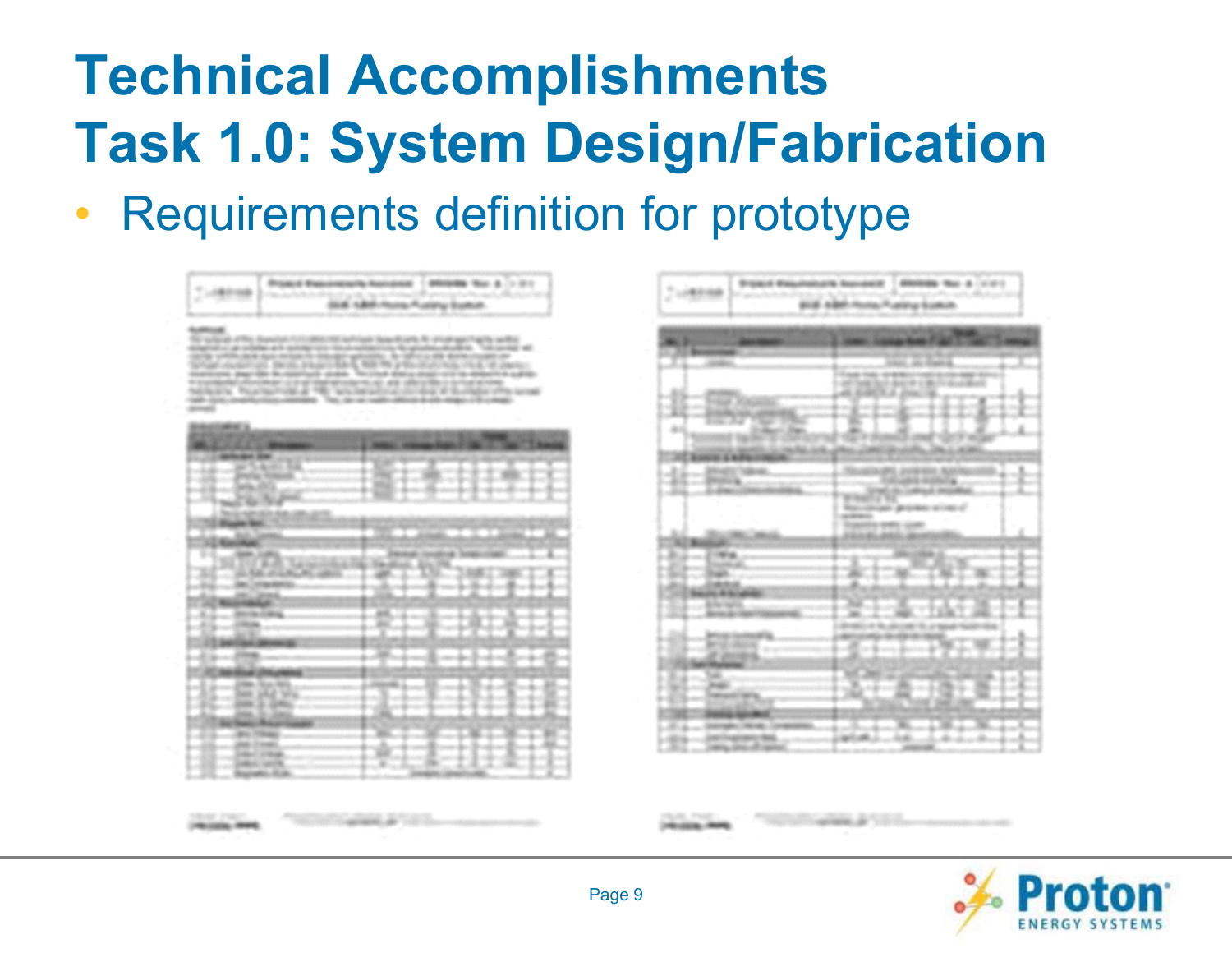### **Technical Accomplishments Task 1.0: System Design/Fabrication**

• Prototype system completed internal design review





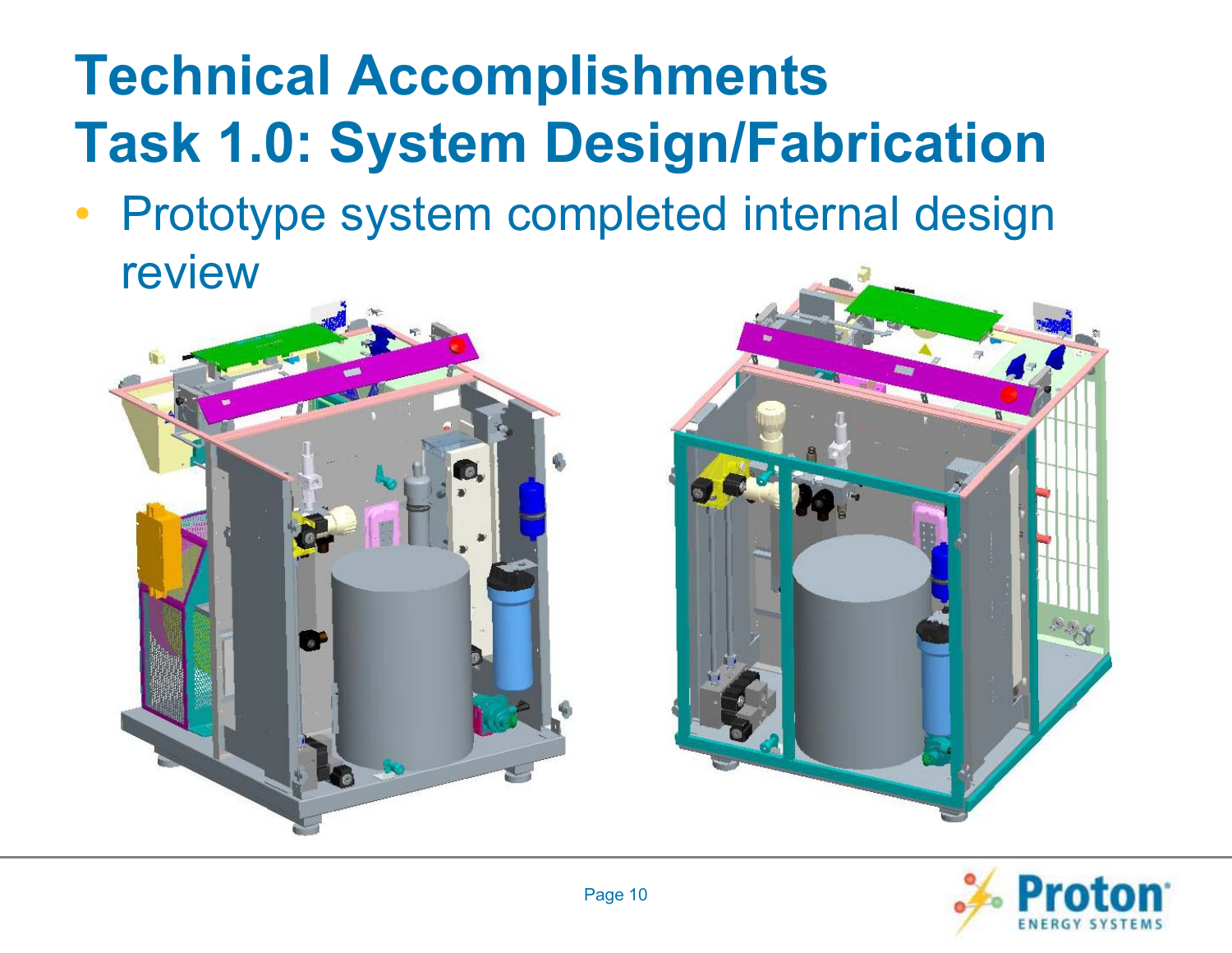### **Technical Accomplishments Task 1.0: System Design/Fabrication**

• High pressure phase separator design and finite element analysis





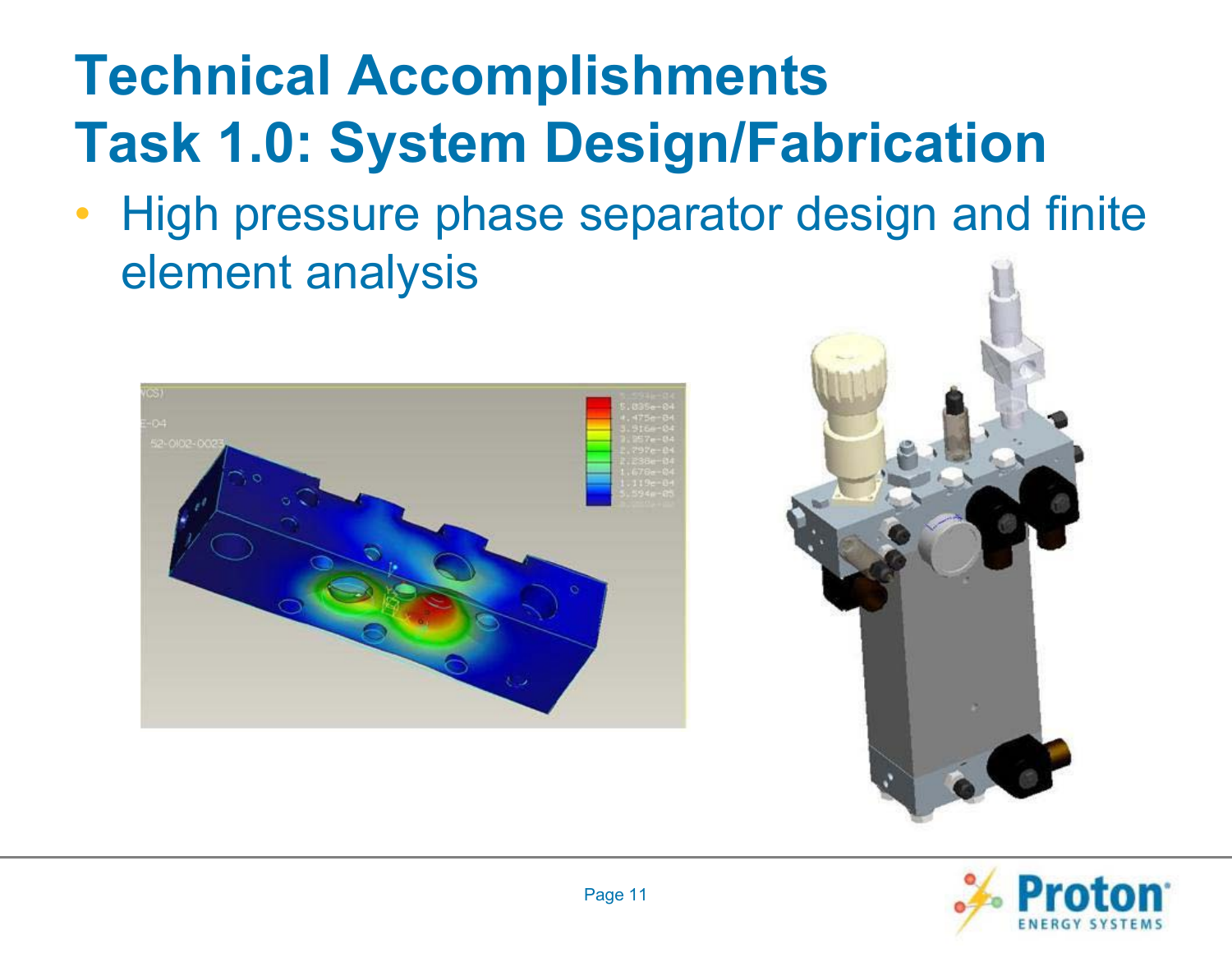• Sub-scale pressure testing



• Confirmed seal integrity at elevated temperature

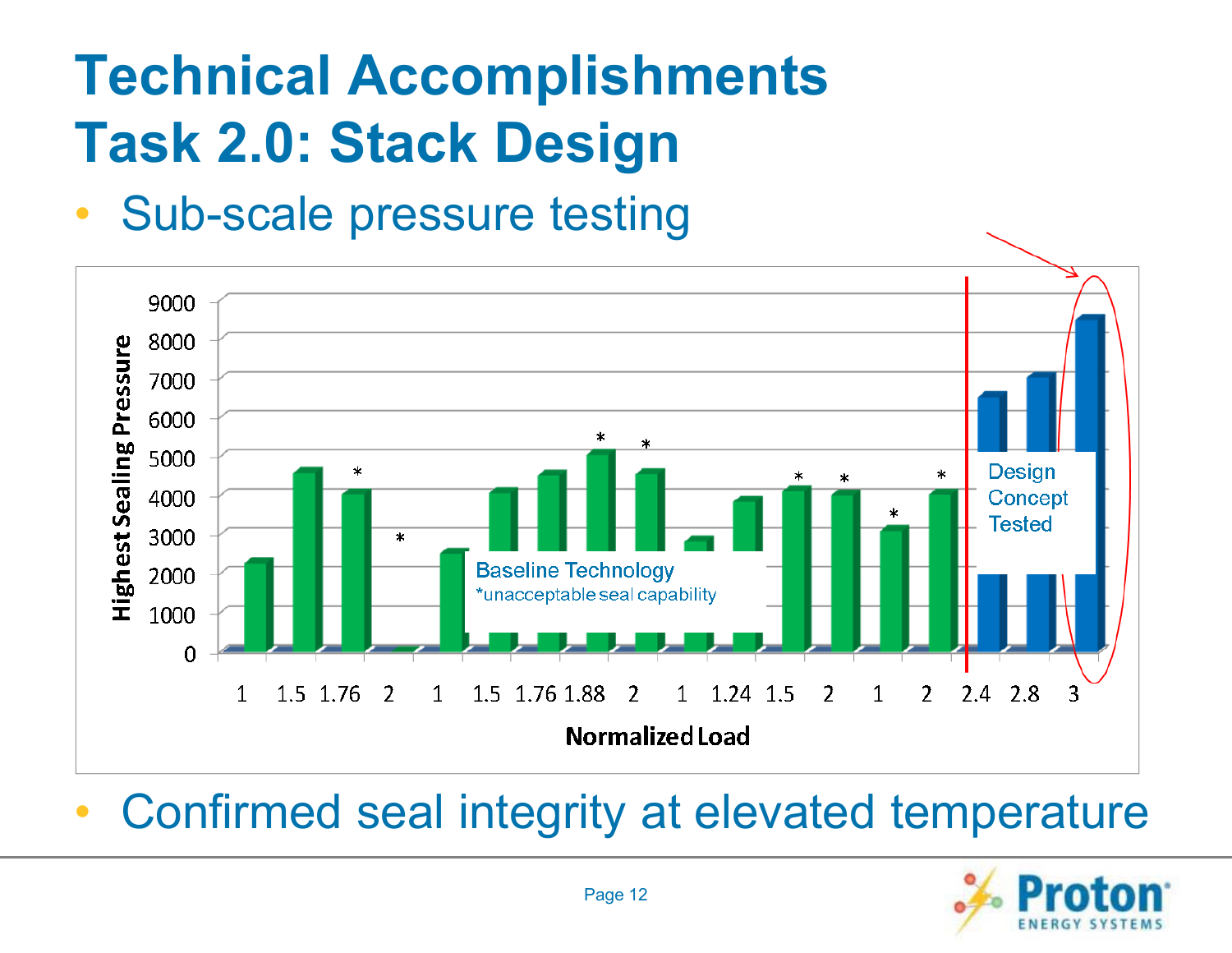• Sub-scale pressure testing - optimization



• Can decrease normalized load requirement

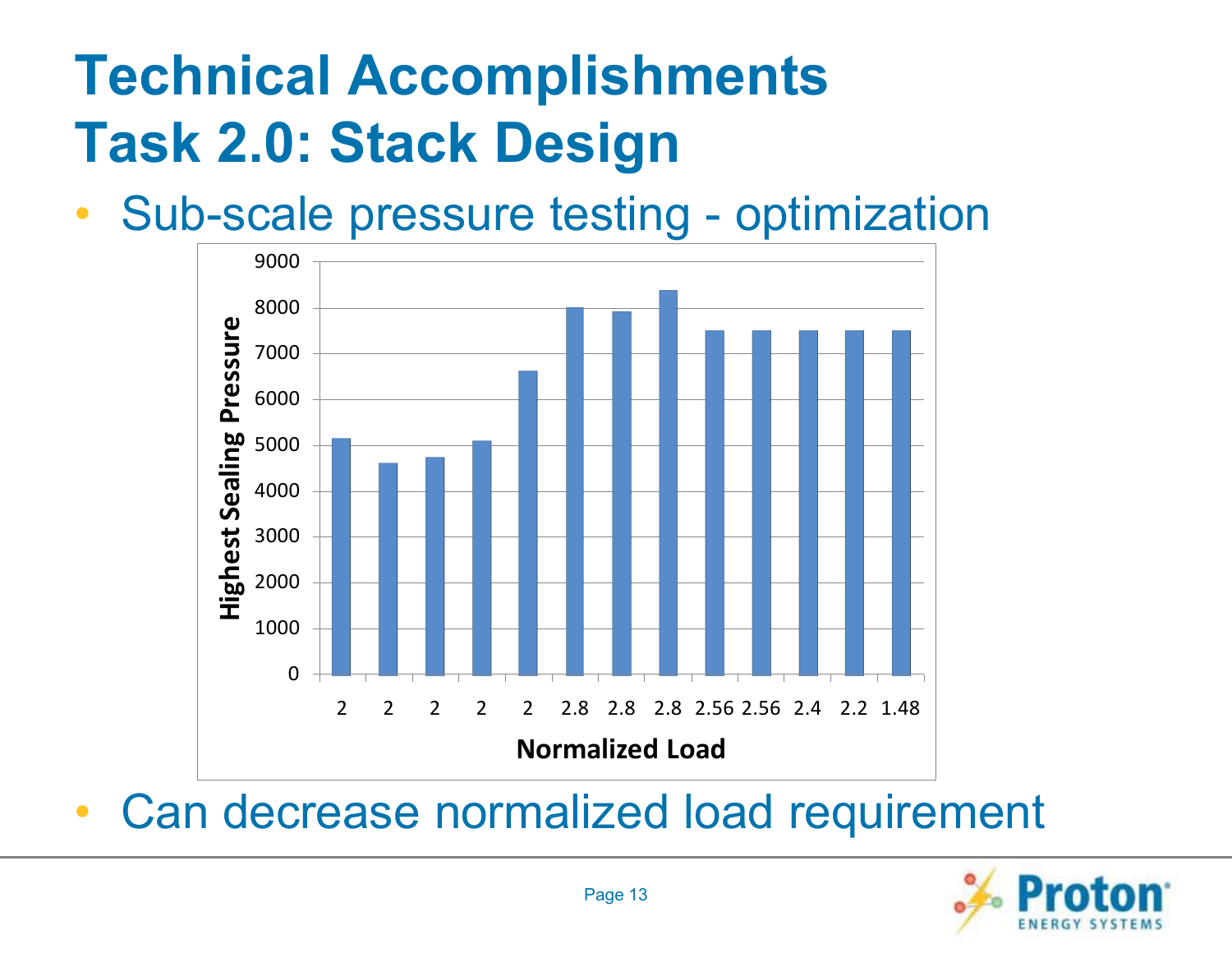- Conceptual designs
	- Preliminary calculations of clamping force and endplate thickness are complete





#### – Concepts for cell seals and porting have been modeled

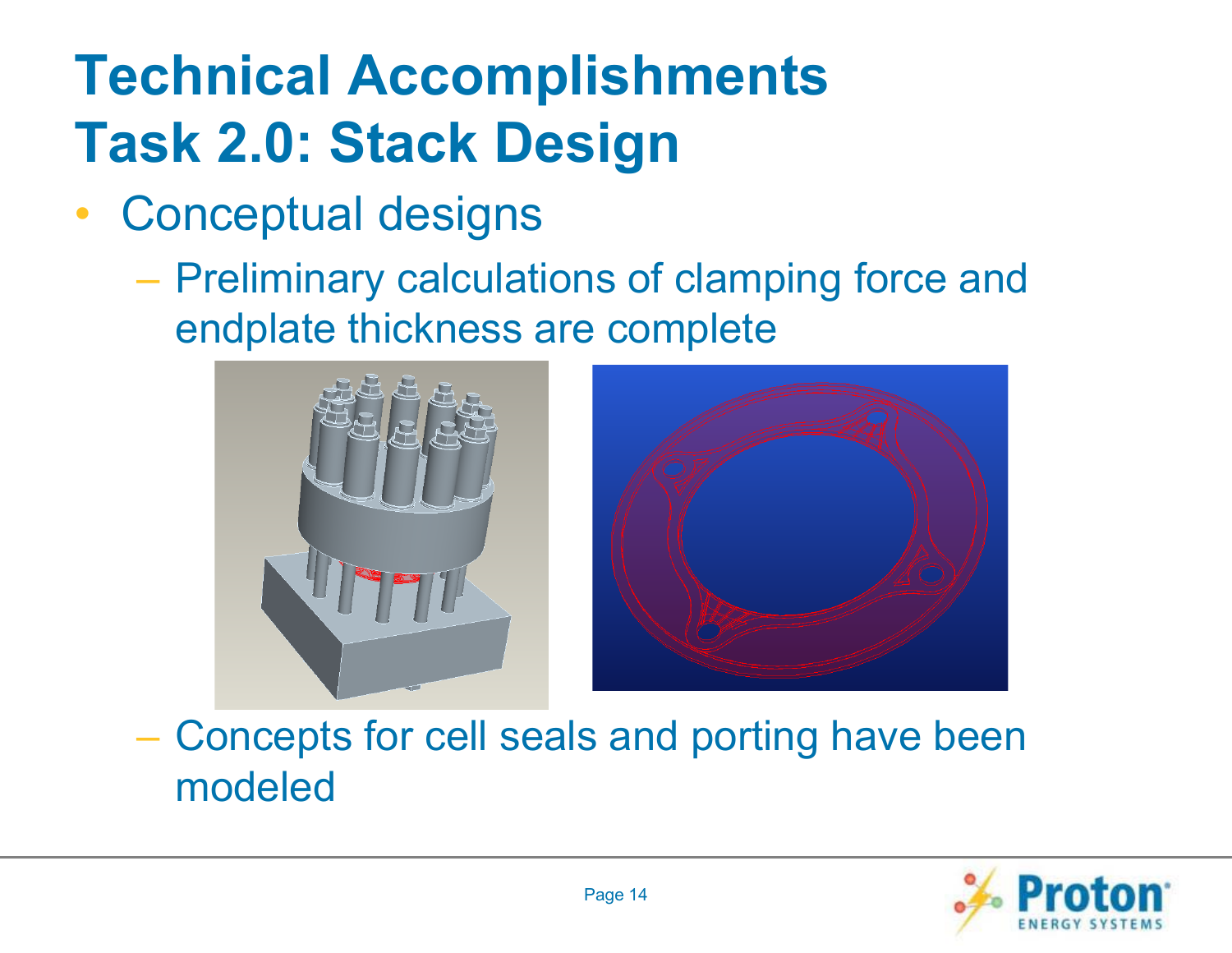- Conceptual designs
	- Preliminary finite element analysis (FEA) on key components is complete



– Initial computational fluid dynamics (CFD) analysis for flow passages is complete

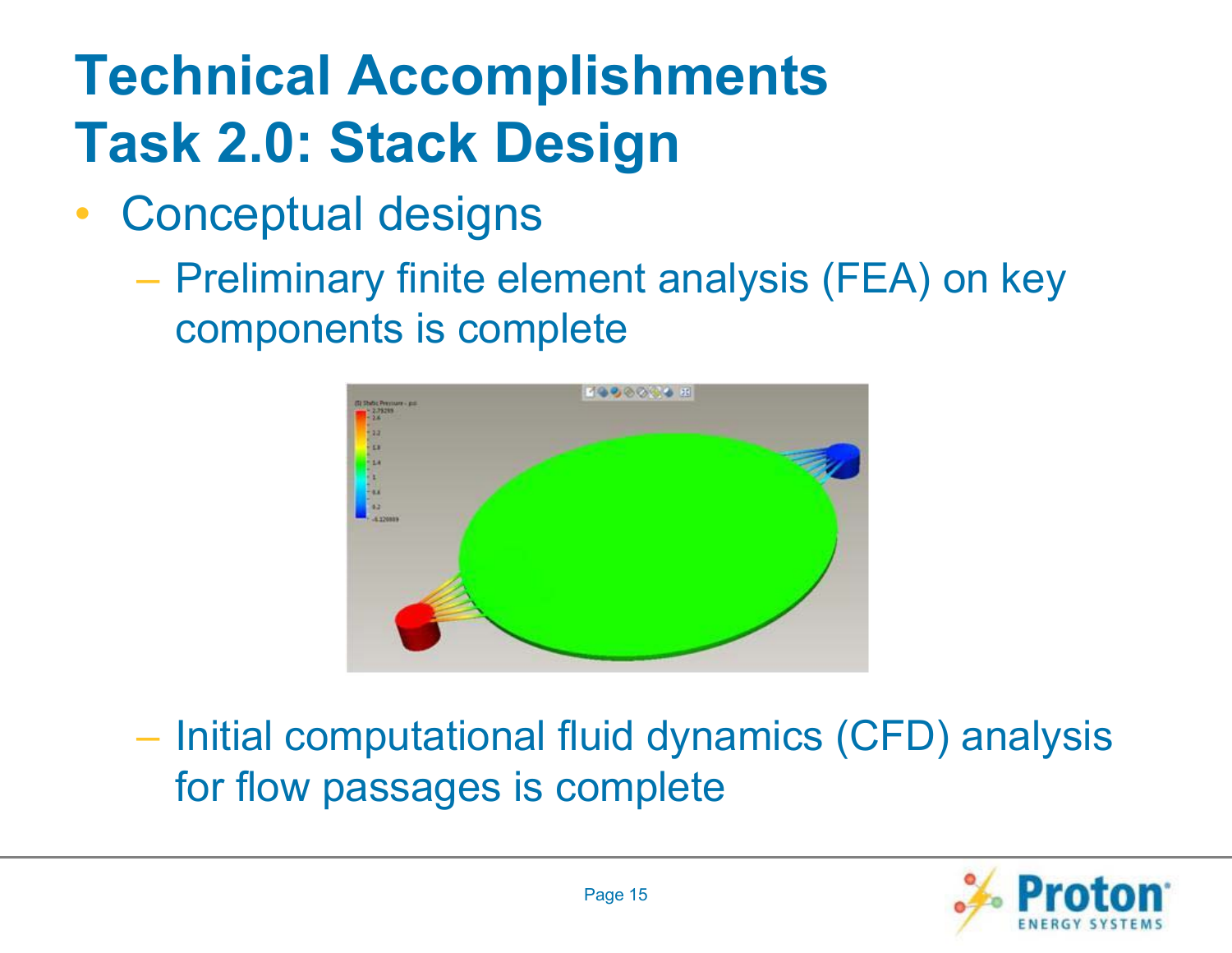### **Future Work**

- Complete cell stack design phase
- Initiate cell component verification phase
- Initiate prototype system procurement, fabrication and assembly
- Integrated operational testing

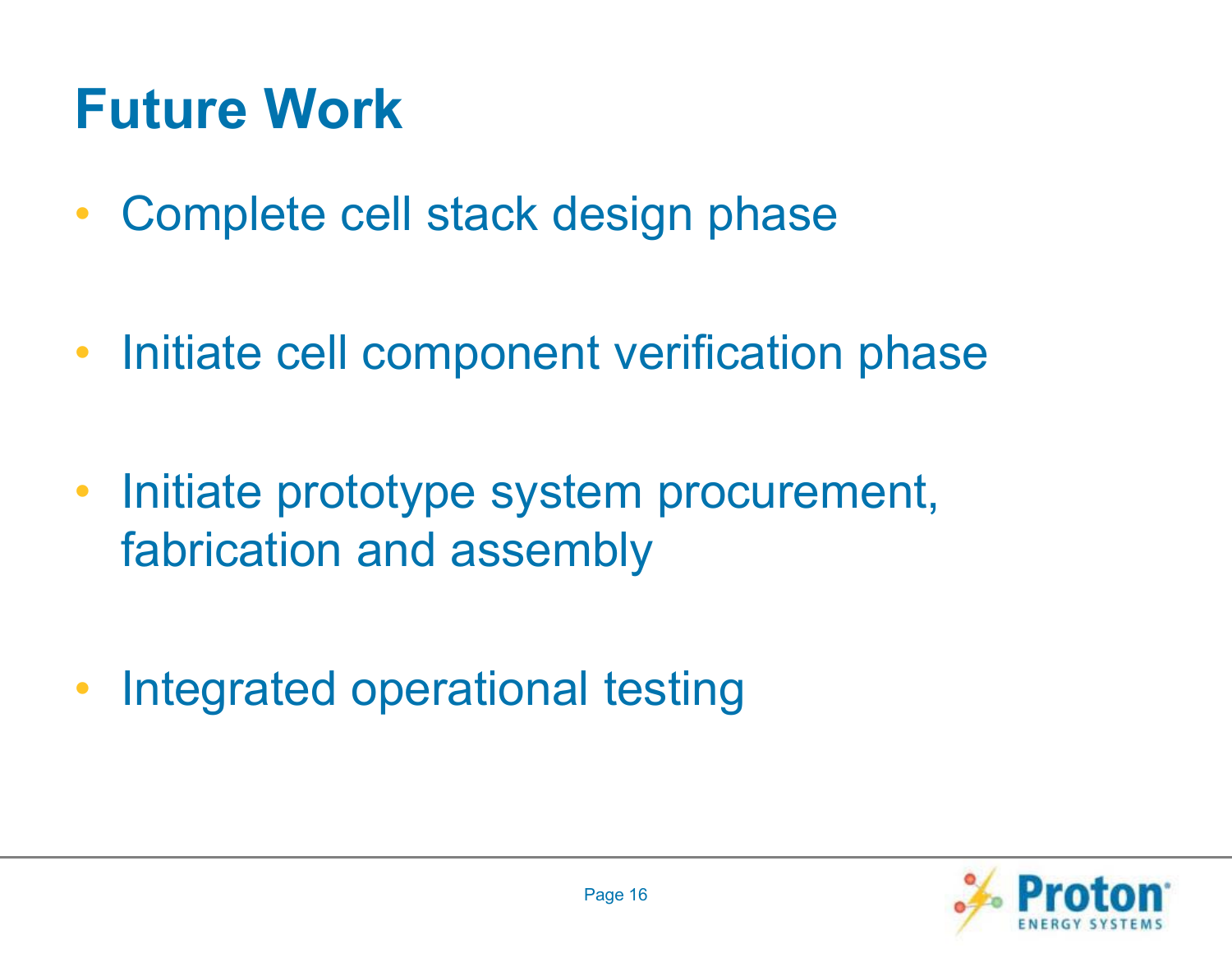#### **Future Work: Home Fueler Roadmap**



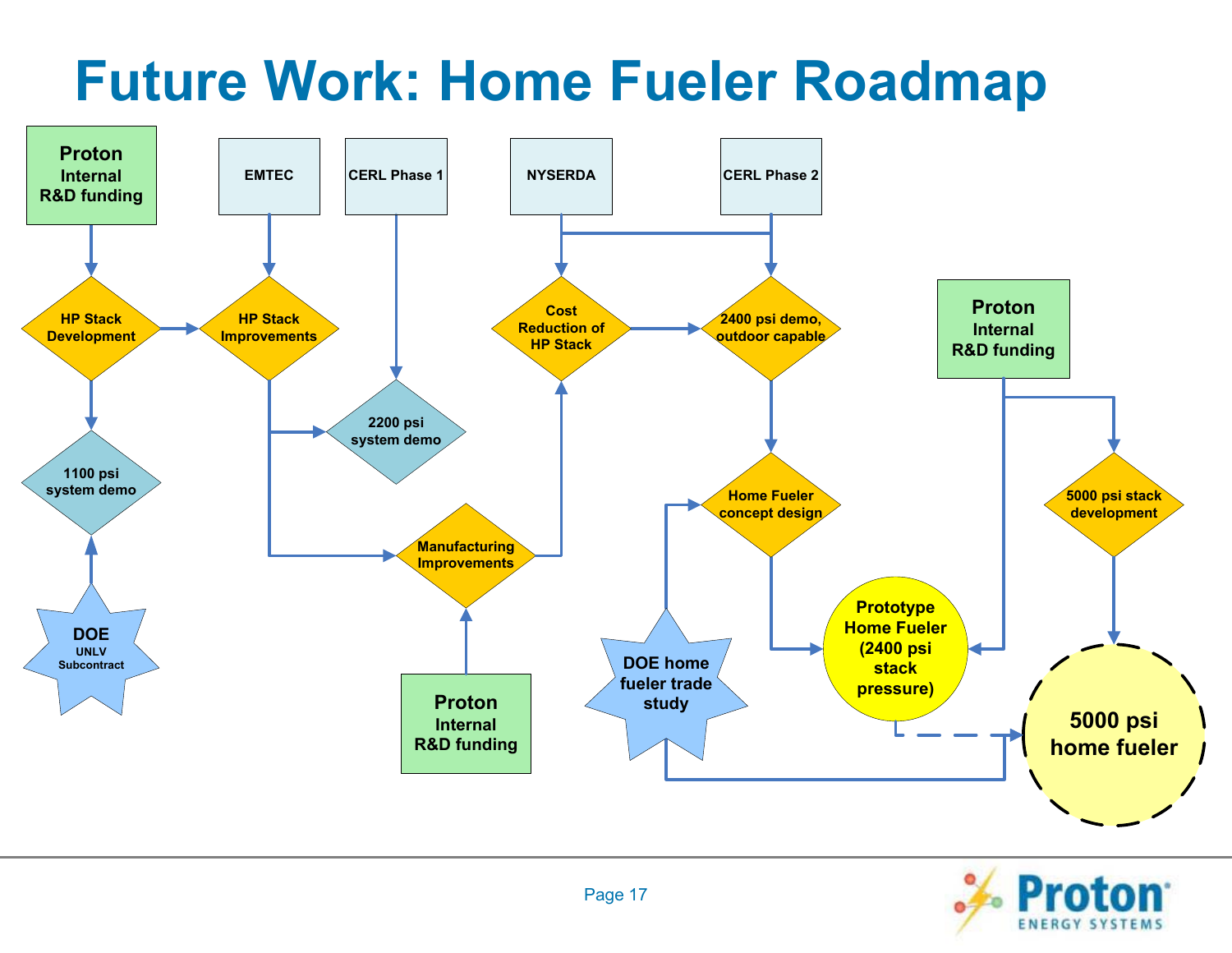#### **Future Work Product Package Development** • Physical Size - 2' x 3' x 5'